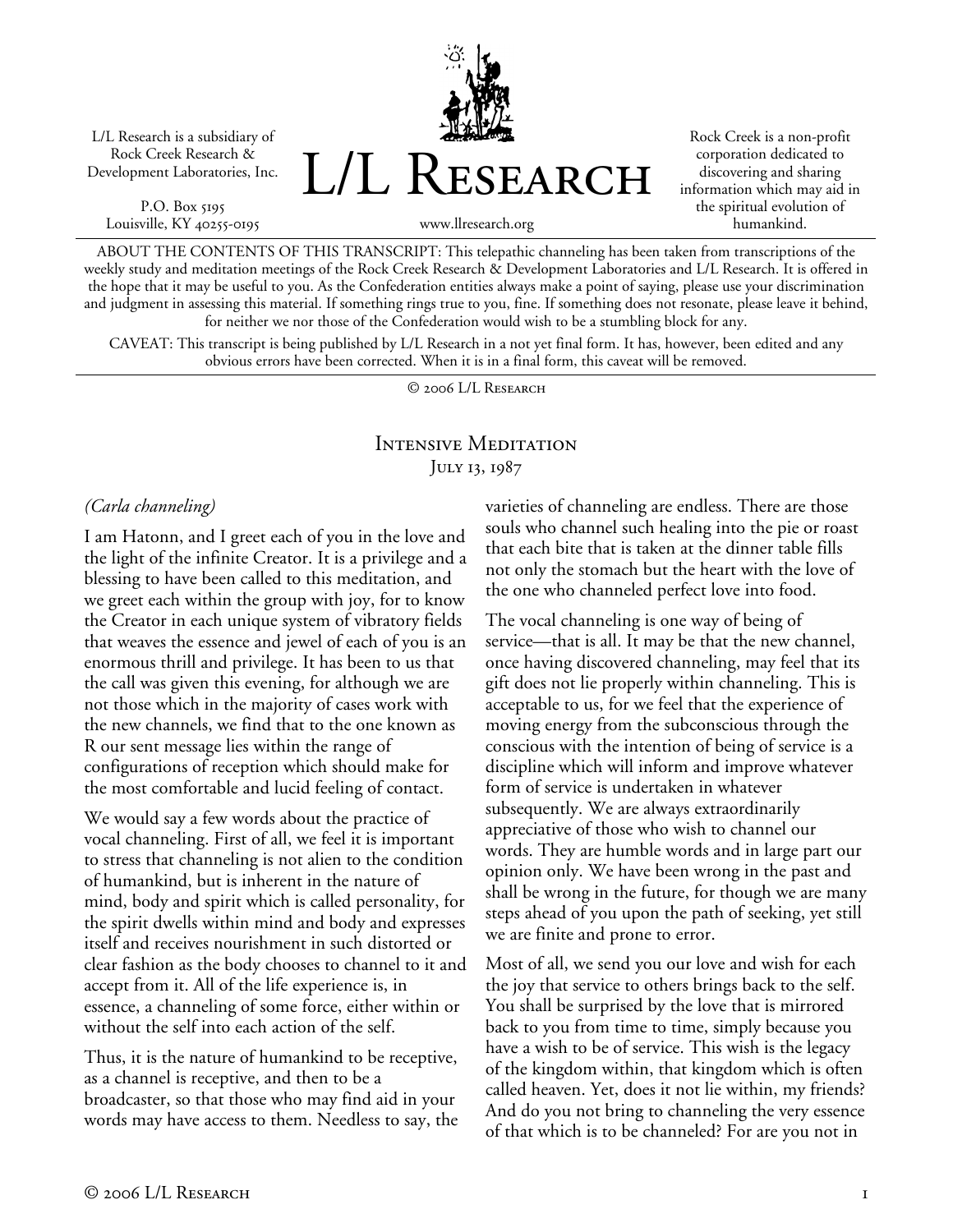God and the Creator in you? Thus, fear not the experience of channeling, nor be concerned what you shall say.

We shall be taking time in the next few sessions to attempt to correct any discomfort which may be felt by any of the channels, especially those who are new. May we ask that if there is a discomfort in [the] neck or any other portion of the physical vehicle, that you mentally request that we adjust the contact. We attempt to be aware of comfort in the channel, but must confess that we are not perfect by any means at correcting an uncomfortable position or influence about the electrical field of the body and consequent muscle reaction. Please realize that we wish for the channel to be comfortable and to not simply live through an uncomfortable experience. A mental request is usually quite enough. Repeat that request mentally as many times as necessary to adjust the contact, and if the contact is not comfortable after [a] small length of time, we urge the channel to relinquish the contact and we shall continue to work to adjust comfort while other channeling is going on. You see, my friends, there are advantages to being a social memory complex—we can do many more than one thing at one time.

We ask the new channels to relax, become aware of the soft susurration of the rain upon the thirsty land, of the delicate breeze which moves within the domicile which is filled with the pearly-evening glow of the quiet countryside. Be sure that your physical vehicle is quite comfortable so that there may be the focus upon the brow chakra and the crown chakra, for you see, we are moving through the violet-ray chakra of the crown into the indigo ray chakra of the brow, and when we have been able to journey, welcomed, through these ports of entry, we may then activate the blue-ray energy center and communicate our humble thoughts.

As we work, may we ask that when the name is heard or felt within the mind, that it simply be repeated, that is, what phrase that is heard needs to repeated word for word. The reason that this is necessary is that the mechanism is such that it is like a game of pitch and catch. First one concept cluster, ranging from one word to quite a few, is thrown or tossed at the channel. The channel catches it with the metaphorical hand of consciousness and then throws it on just as it was received, leaving the catching hand empty for the next concept to occur.

When this realization of concept occurs, then simply repeat that which has been heard, refraining from analyzing the message, evaluating it, doubting its reality or any other thought which will move one from that point of concentration which is focused entirely upon catching the concepts that flow one at a time from the subconscious.

We would now like to work with the instrument known as K. We have become most affectionate towards this seeker and can only thank this seeker that those of the Confederation have been most generously called and are able thus to accompany this entity. We greet the one known as K, and would like to exercise her channel, if she would relax, refrain from analyzing and speak that which occurs within. We shall transfer at this time. I am Hatonn.

## *(K channeling)*

I am Hatonn, and I greet you once again in love and light through this instrument. We find this instrument is experiencing some surprise, adjusting to once again speaking the thoughts which are *(inaudible)* as she has been accustomed the last few months to … *(The rest of this channeling was not transcribed.)*

# *(Carla channeling)*

I am Hatonn. We are making some contact with the new instrument known as R, but there is a good deal of adjusting to do, and we would request that the instrument remain calm and comfortable and wait our greeting. We will send only the words, "I am Hatonn," and will attempt to continue to adjust, sending that few words until the instrument is aware of that concept moving through the veil of consciousness. Again we ask the new instrument to relax, refrain from analysis and to repeat what occurs within the mind. We thank this new instrument for embarking upon this path and hope that we may make ourselves known at this time. We are those of Hatonn, and will now transfer to the one known as R.

#### *(R channeling)*

#### I am Hatonn. *(The rest of this channeling was not transcribed.)*

#### *(Carla channeling)*

I am Hatonn. We rejoice at the ease of contact with this instrument, and apologize for causing slight discomfort. We shall, each time we work with the